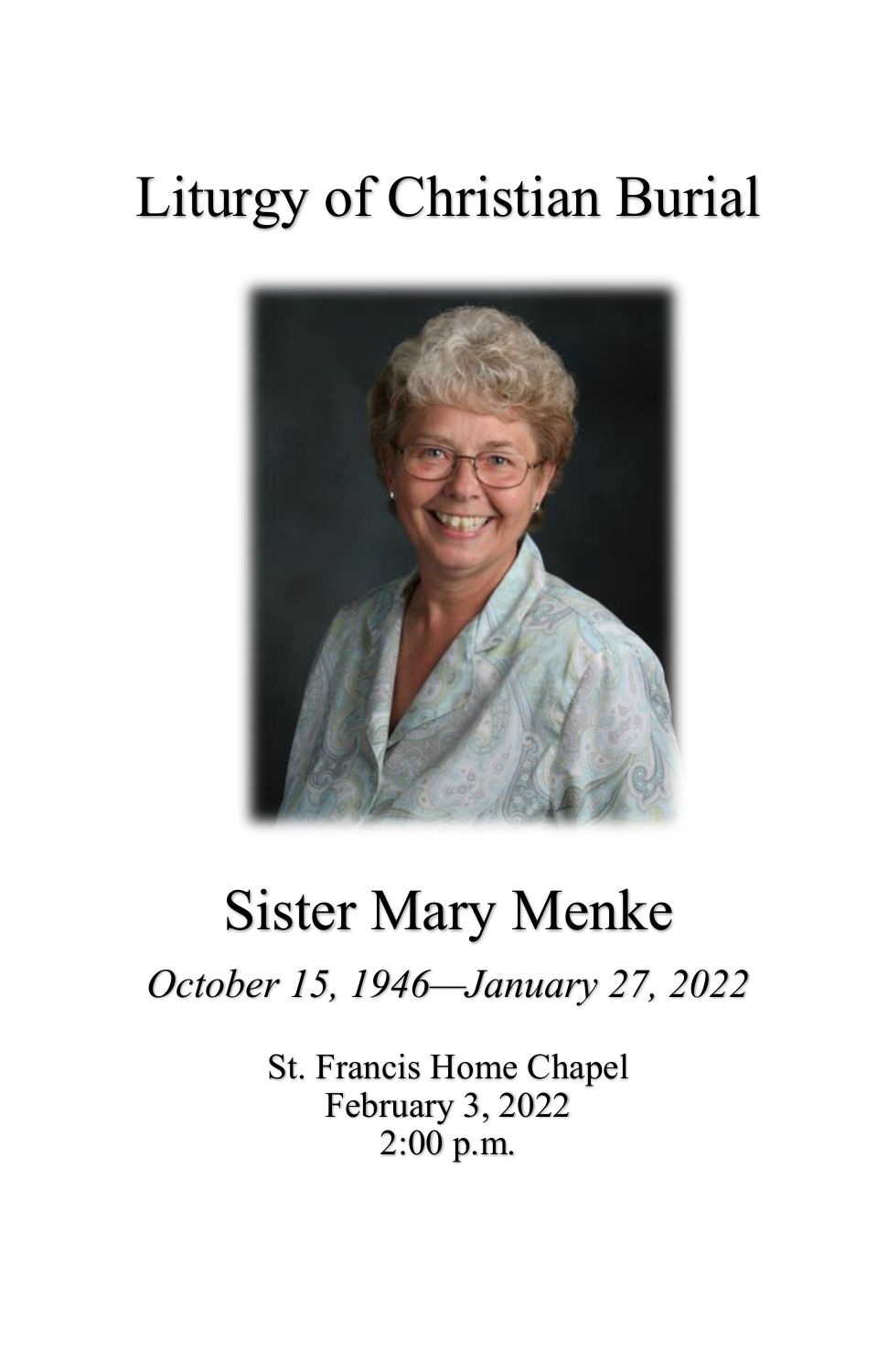| Presider:                     | Father Larry Abler, OFM, Cap.                                       |  |  |
|-------------------------------|---------------------------------------------------------------------|--|--|
| Organist:                     | Paul Thelen                                                         |  |  |
| Cantor:                       | <b>Sister Susan Treis</b>                                           |  |  |
| <b>Readers:</b>               | Sister Judith Vander Grinten<br>Sister Rhea Emmer                   |  |  |
| Homilist:                     | Prepared by Sister Marilyn Bever<br>Delivered by Sister Joann Sambs |  |  |
|                               | <b>Intercessions: Sister Kathleen Schweihs</b>                      |  |  |
|                               | <b>Gift Bearers:</b> Family Members                                 |  |  |
| <b>Eucharistic Ministers:</b> |                                                                     |  |  |
|                               | Chaplain Carol Burczyk                                              |  |  |
|                               | Sister Joann Sambs                                                  |  |  |
|                               | Sister Julia Wiegerling                                             |  |  |
|                               | Sister Kathleen Schweihs                                            |  |  |
| <b>Pall Bearers:</b>          | <b>Associate Barb Ricklefs</b>                                      |  |  |
|                               | Sister Judith Vander Grinten                                        |  |  |
|                               | Sister Kathleen Schweihs                                            |  |  |
|                               | <b>Sister Marilyn Bever</b>                                         |  |  |
|                               | <b>Sister Mary Noel Brown</b>                                       |  |  |
|                               | Sister Rita Kramer                                                  |  |  |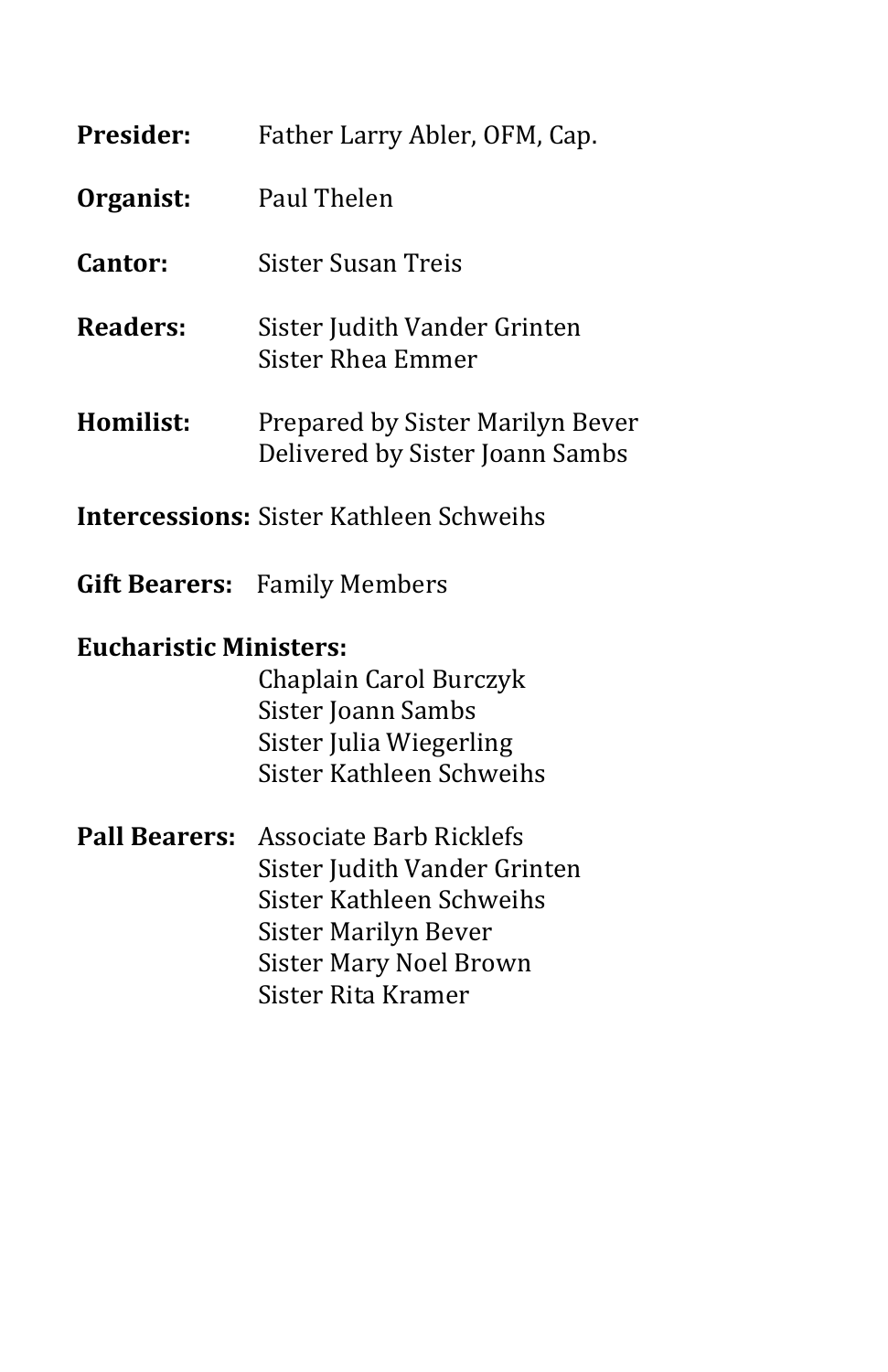**Entrance Song**: *All Are Welcome* BB# 420

## **LITURGY OF THE WORD**

| <b>First Reading:</b>      |                                                                     | 1 John 3: $1 - 2$                                 |  |
|----------------------------|---------------------------------------------------------------------|---------------------------------------------------|--|
| <b>Responsorial Psalm</b>  |                                                                     | My Soul is Thirsting BB #786                      |  |
| <b>Second Reading:</b>     |                                                                     | Revelation 14: 13                                 |  |
| <b>Gospel Acclamation:</b> |                                                                     | Celtic Alleluia BB #390                           |  |
| Gospel:                    | John 20: $11 - 18$                                                  |                                                   |  |
| Homily                     | Prepared by Sister Marilyn Bever<br>Delivered by Sister Joann Sambs |                                                   |  |
|                            |                                                                     | <b>Intercessions:</b> Loving God, Hear our Prayer |  |

**LITURGY OF THE EUCHARIST**

**Presentation of Gifts**: *Instrumental*

| #885 |
|------|
| #886 |
| #887 |
| #888 |
|      |

**Communion Song:** *One Bread, One Body* BB #337

**Song of Farewell:** *Go Now in Peace* (reverse side)

**Recessional Song:** *Companions on the Journey* BB #591